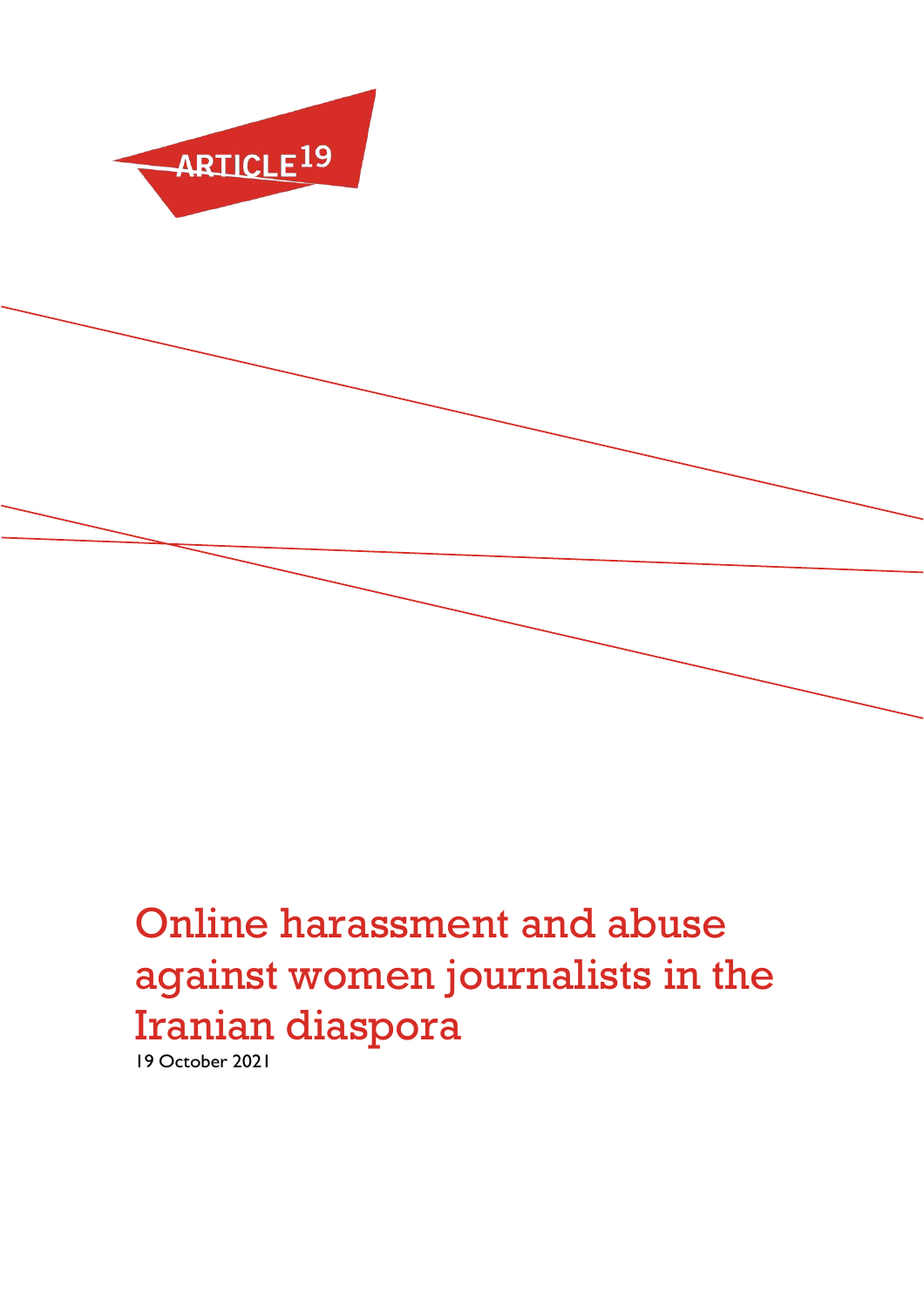

This report was produced in collaboration with the Committee to Protect Journalists



T: +44 20 7324 2500<br>F: +44 20 7490 0566 +44 20 7490 0566

E: [info@article19.org](mailto:info@article19.org)

W: [www.article19.org](http://www.article19.org/)

Tw: @article19org Fb: facebook.com/article19org

© ARTICLE 19, 2021 This work is provided under the Creative Commons Attribution-Non-Commercial-ShareAlike 3.0 licence.

You are free to copy, distribute, and display this work, and to make derivative works, provided you:

1) Give credit to ARTICLE 19

2) Do not use this work for commercial purposes; and

3) Distribute any works derived from this publication under a licence identical to this one.

To access the full legal text of this licence, please visit: <http://creativecommons.org/licenses/by-nc-sa/3.0/legalcode>

ARTICLE 19 would be grateful to receive a copy of any materials in which information from this report is used.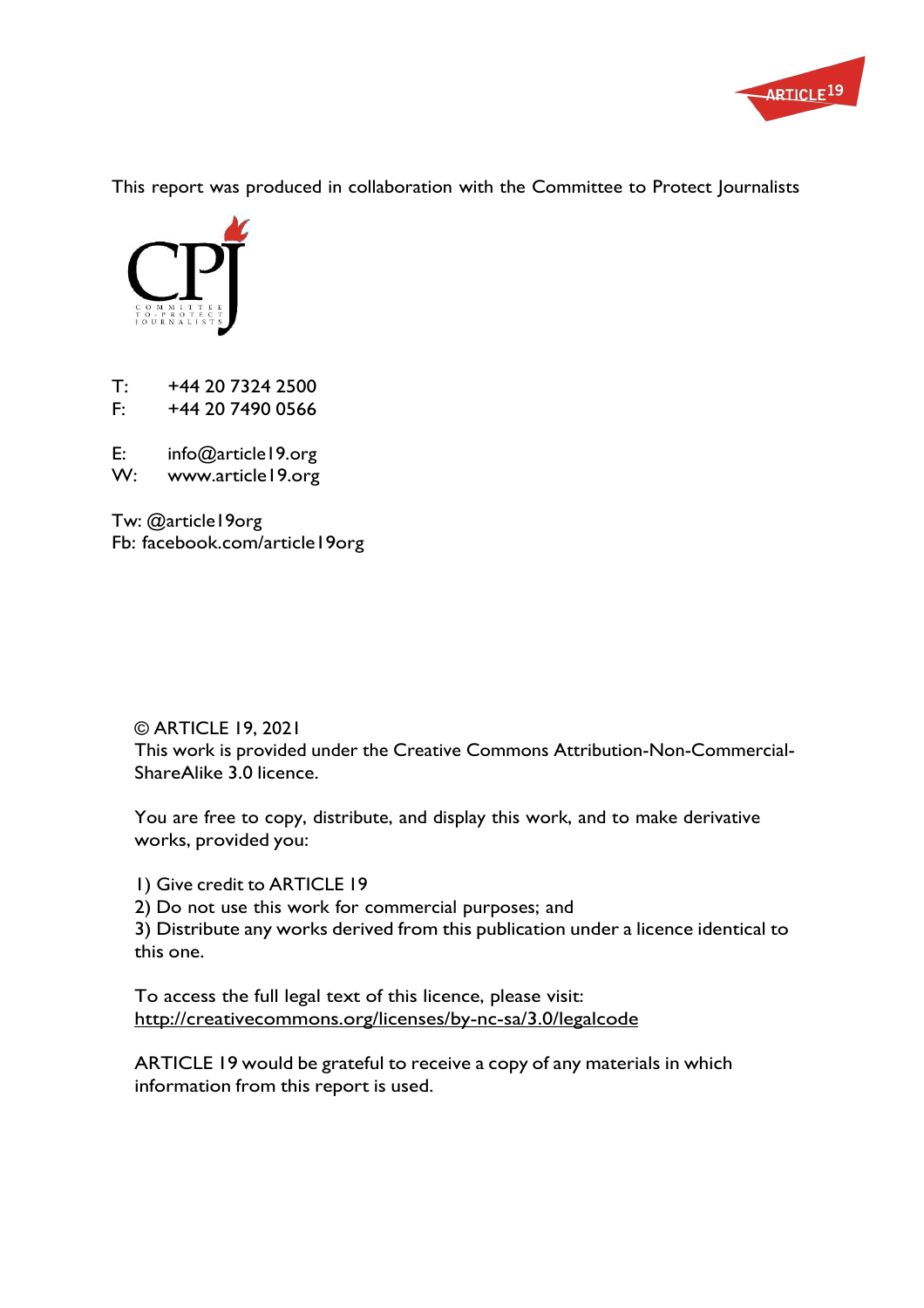

# **Contents**

| Introduction                                                                                        | $\overline{4}$  |
|-----------------------------------------------------------------------------------------------------|-----------------|
| Online harassment and abuse against women journalists in the Iranian diaspora 6                     |                 |
| <b>Gender-based attacks</b>                                                                         | 6               |
| Smear campaigns and tactics to undermine credibility                                                | 8               |
| The source of the abuse                                                                             | 10              |
| The impact on women journalists                                                                     | $\mathbf{1}$    |
| Responses from social-media platforms                                                               | $\overline{13}$ |
| Why should online harassment be treated as a serious freedom-of-expression<br>and equality concern? | 15              |
| Converging risks                                                                                    | 15              |
| Women's participation in challenging inequality                                                     | 16              |
| Free-speech-compliant approach to online harassment and abuse                                       | 16              |
| Role of the media in promoting gender equality                                                      | 18              |
| Recommendations                                                                                     | 19              |
| Recommendations to social-media platforms                                                           | $\overline{19}$ |
| Recommendations to governments                                                                      | 21              |
| Recommendations to media organisations                                                              | 22              |
| <b>Endnotes</b>                                                                                     | 24              |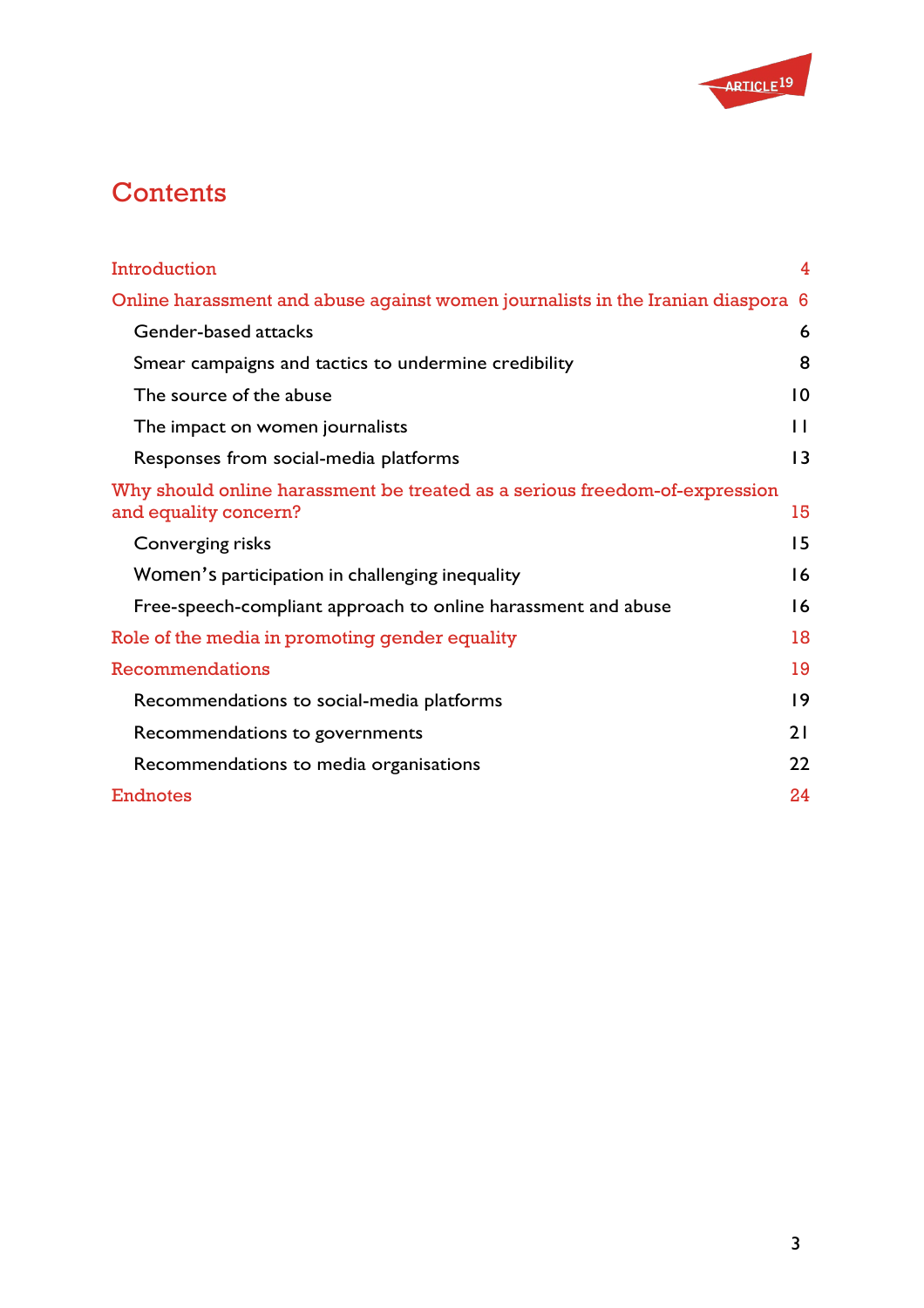

### <span id="page-3-0"></span>**Introduction**

Online harassment and abuse against women<sup>1</sup> journalists is an attack on press freedom and has a serious, chilling effect on the right of women to exercise their right to free expression – on and offline. While men journalists also face threats and harassment in digital spaces, women journalists increasingly and disproportionately face gender-based online harassment and abuse. Women are often targeted as a result of speaking out against government abuses and on women's rights issues, or for reporting on issues traditionally "assigned" to their male counterparts. The negative impacts of online harassment and abuse are exacerbated when genderbased attacks converge with other factors, such as ethnicity, nationality, religion, identity, or cultural and political conditions that place them outside of their country. This is often the situation of women journalists reporting on Iran in the Iranian diaspora.

In March 2021, ARTICLE 19 interviewed a number of women journalists from the Iranian diaspora who cover Iran in various media outlets and face increased and concerning levels of online harassment and abuse as a result of their work. Their testimonies indicate that the attacks they face online often include, but are not limited to, direct death threats towards them and their families and the dissemination of their personal information (doxing). Many of these forms of online harassment and abuse have a clear sexualised and gender-based pattern. Research carried out by ARTICLE 19's partner organisation, the Committee to Protect Journalists (CPJ), supports this analysis. CPJ reviewed and collaborated on this briefing and endorses its findings and recommendations.

Women journalists in Iran are also frequently subject to other severe forms of discrimination, harassment, and – in the case of arrests, torture, and sexual assault  $-$  a lack of due process.<sup>2</sup> While the severity of the conditions women journalists inside Iran experience cannot be compared to the experiences we are documenting of Iranian women in the diaspora, we argue that the risks the latter face are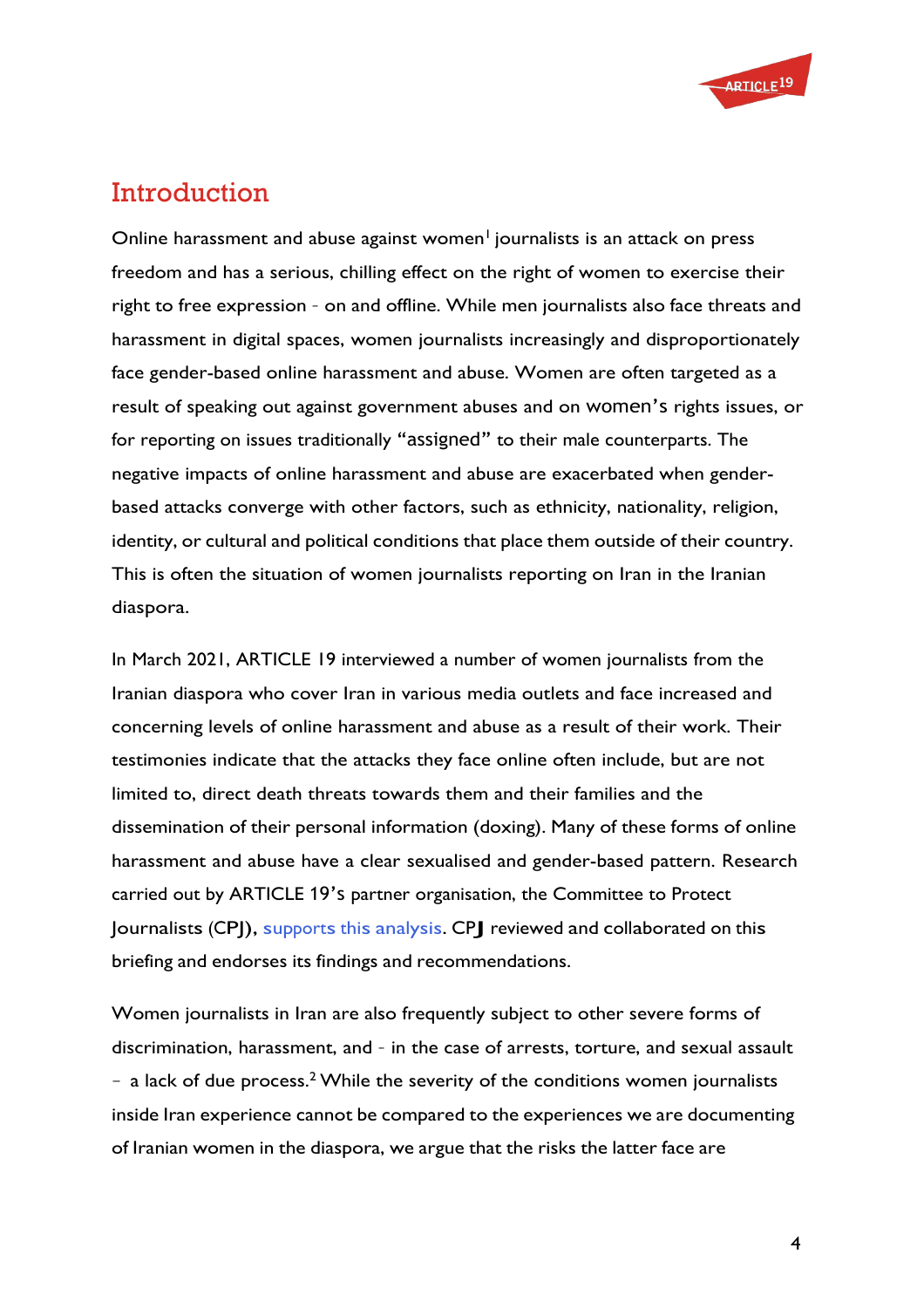

nonetheless serious, and must be prevented. As Quinn McKew, ARTICLE 19's Executive Director, said:

*"For years, we've seen Iranian women journalists targeted for their work, but the increasing trend of authorities and mobs harassing journalists outside the country is extremely disturbing. Iranian journalists who face online abuse are not only seeing their work affected, it's having a huge impact on their lives. The Iranian government must stop its abuse of journalists in Iran and in the diaspora, and the international community, including technology companies, must do more to protect journalists around the world."*

In this briefing, ARTICLE 19 aims to bring visibility to the different manifestations of online harassment and abuse against women journalists in the Iranian diaspora, as well as their risks and consequences. We provide a set of recommendations for state actors to comply with their obligation to guarantee women journalists' right to report and disseminate information and opinions without violence and fear of retaliation. We further set out a series of recommendations to social-media companies and media outlets.3 ARTICLE 19 notes that the abusive online atmosphere has a strong precedent of extending to other marginalised journalists, including trans and non-binary people, especially trans women. While this report did not find interview subjects identifying as trans or non-binary, and thus did not capture a snapshot of their experiences, we hope this brief can be a path for further research for those communities experiencing disproportionate and gendered abuse and violence online. We must also note that, to prevent further attacks and negative impacts, all women interviewed have been anonymised.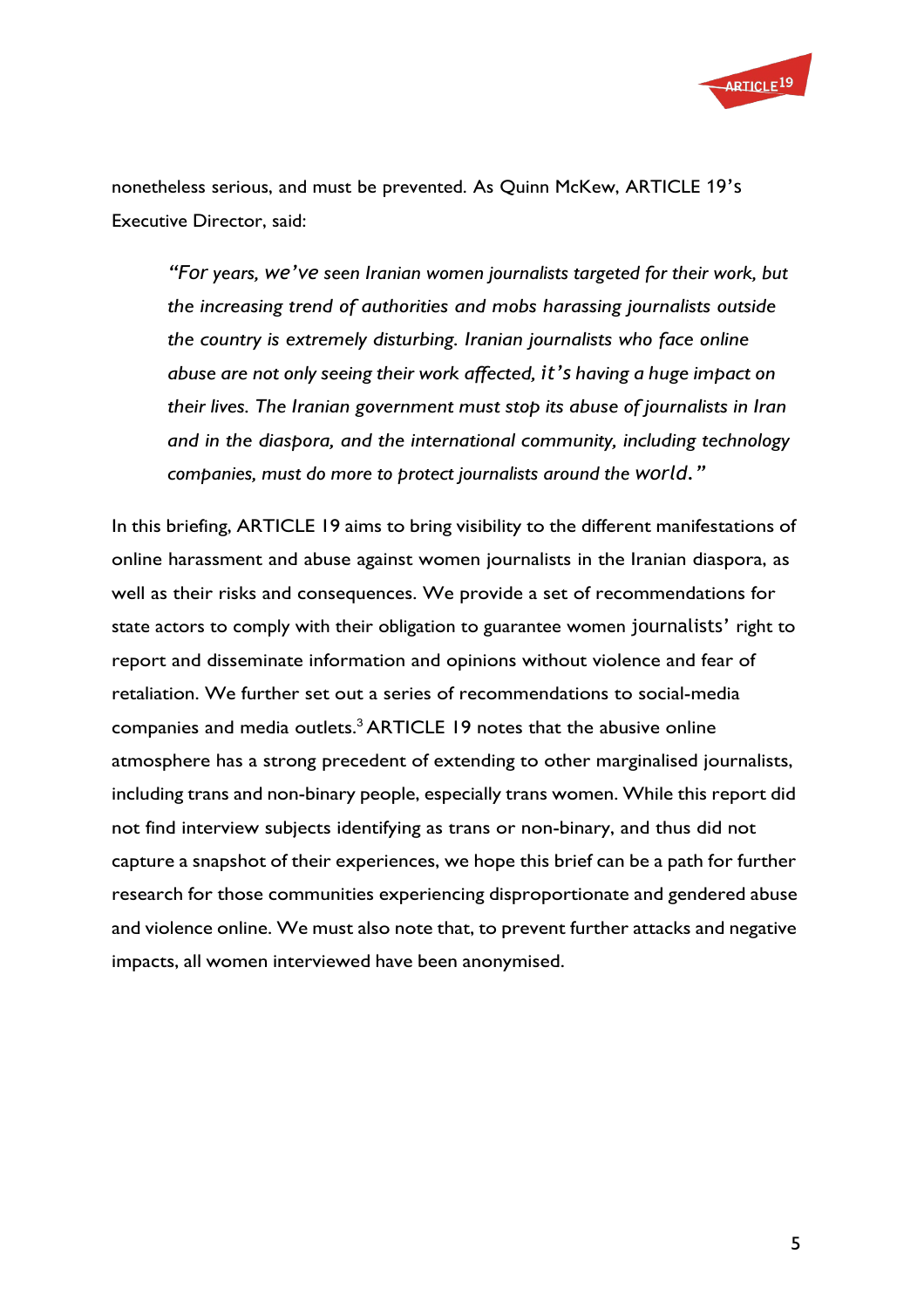

## Online harassment and abuse against women journalists in the Iranian diaspora

Women journalists reporting on Iran in the Iranian diaspora face different forms of gender-based attacks online, all of which have a significant impact on their enjoyment of the right to freedom of expression and therefore their ability to report and contribute to public conversation online.

#### <span id="page-5-0"></span>Gender-based attacks

Women diaspora journalists reporting on a wide range of issues in relation to Iran often face gender-based attacks, either directed at themselves or against or in reference to their families. These can include rape and death threats, dissemination of photoshopped pornographic images, doxing, and coordinated and persistent messages containing derogatory slurs.

One journalist at a Persian-language news organisation told us she had experienced harassment, including targeting her son via email and social media with abusive messages relating to her:

*"They were targeting my son with photoshopped images of my head on pornographic images."*

This type of attack – targeting a woman journalist's family with misogynist messages about them – is intended to shame and humiliate women. This distortion of the women's physical bodies is particularly concerning, given that so many of them conduct their work as broadcast journalists, who do not abide by conservative and religious Iranian standards of dress. The indirect "slut shaming" (stigmatising a woman for behaving in a way that is considered sexual or provocative) in this type of harassment indicates the obstacles that negative stereotypes, perpetuated by Iranian social and religious norms, impose on women who decide to play an active role in informing societies about what happens in their country.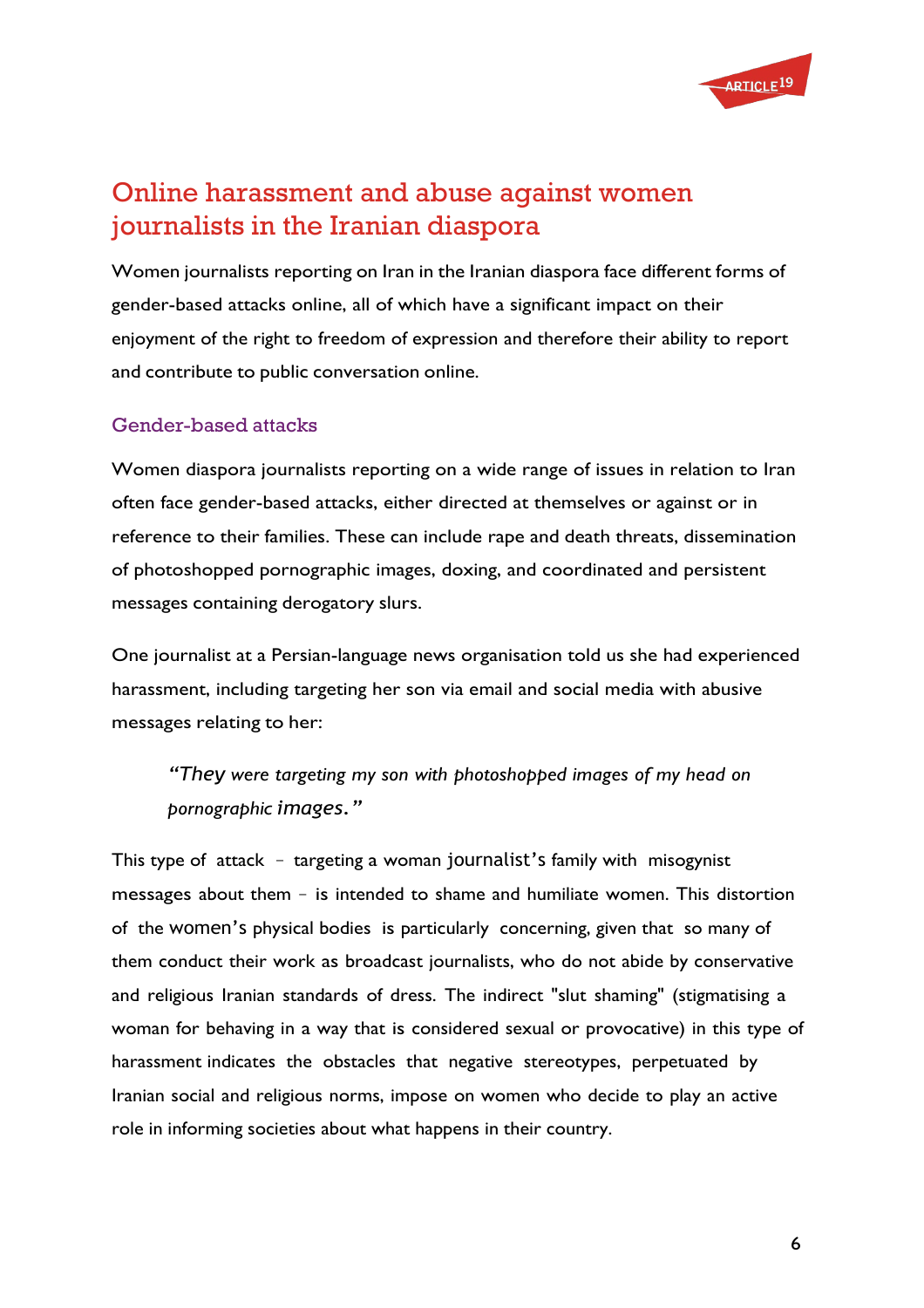

A number of women journalists we spoke to confirmed that gender-based online attacks they have experienced have often involved rape and death threats. These create fear and leave women journalists feeling unsafe in their homes and lives. One explained:

*"There is so much violence in some of the harassment, I try to ignore the threats or else I would lose my mind. My most recent threat was a post telling me I'll find myself in a pool of acid. If I think about this I won't be able to do my work. But it has affected different considerations, like what type of home I live in for example, never a ground-floor home, or anywhere where I won't feel safe walking from my car to my front door."*

Another said:

*"I've been targeted numerous times online; the attacks involve threats of sexual violence, including rape and misogynistic language, swearing, and really bad insults. I've also received death threats."*

The doxing of women's personal information, including their address, exacerbates these threats and increased their fear and risk of being physically attacked. For example, a freelance journalist who regularly reports on Iran told us:

*"The man who posted my address and photos of my home said that my family should feel unsafe and he felt confident enough to do this with his own name and photo. I found his contact information online and provided it to the police, yet he still has his account on Twitter and continues to smear me and my family."*

This journalist has experienced other serious threats against her life on social media that, compounded by this doxing incident, have led her to seriously fear for her physical safety. She told ARTICLE 19 she has sought out the involvement of local police forces to protect her family. These types of abuse – doxing, threats of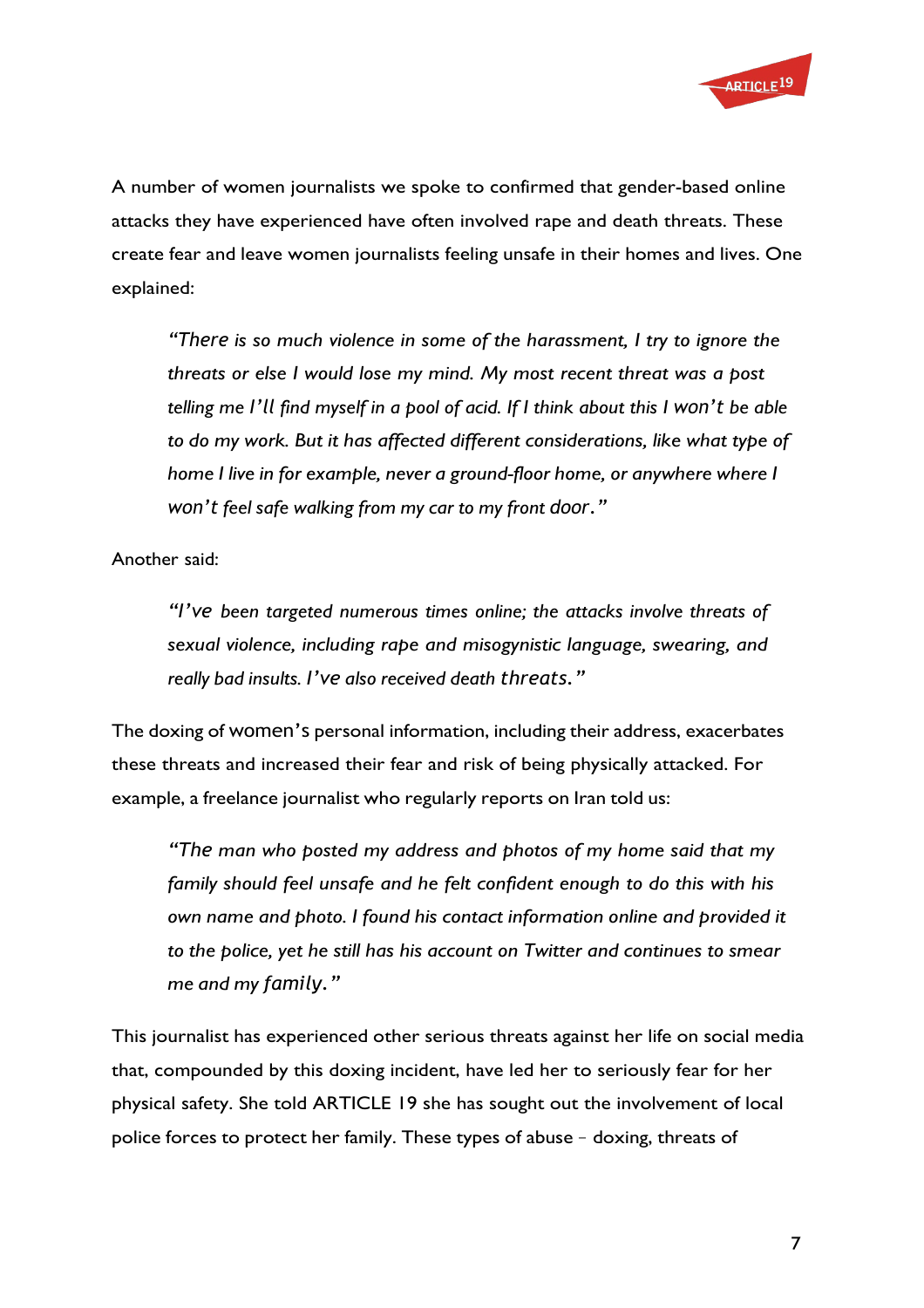

physical and sexual violence, and targeting of family – are intended to create fear for not only women's personal safety but also the safety of those around them, so as to deter them from speaking publicly on Iran and continuing their work as journalists.

One of the journalists interviewed described an unbearable emotional toll resulting from the combination of the difficulties of reporting on serious human-rights issues and the abusive nature of direct attacks:

*"It was 3–4 months of me living with death, interviewing victims and families. It was very dark and consuming work, and then online I was facing attacks. I had to go to therapy for the reporting I was doing, as well as the effects of coming online and being called a slut."*

This particular journalist told us she had refrained from using her social-media accounts since this traumatic period. Social media can be a vital professional tool for journalists, and is often an expected part of their role, so refraining from socialmedia use has a potential impact on their career.

While not exhaustive, the testimonies of the women interviewed provide an important insight into the frequency and severity of online abuse experienced by women journalists reporting on Iran from the diaspora.

#### <span id="page-7-0"></span>Smear campaigns and tactics to undermine credibility

Women journalists reporting on Iran from the diaspora also face smear campaigns, intended to discredit them and undermine their journalism. Those we spoke to described campaigns targeted specifically at women journalists to discredit them.

One journalist noted that, in addition to other forms of abuse: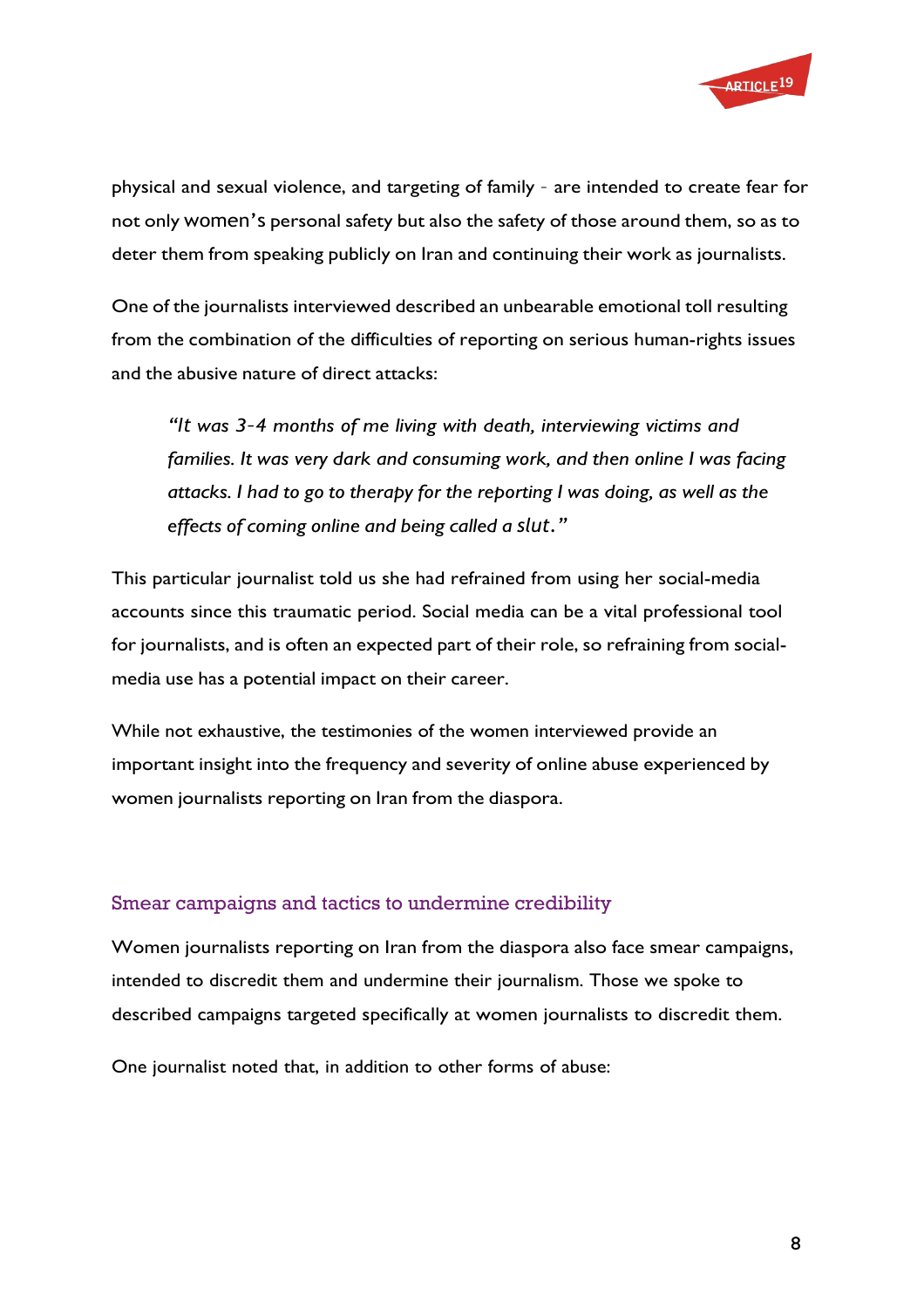

*"the attacks also involved misinformation and lies about me and other female journalists, which are clearly an attempt to discredit me and my work."*

These efforts to discredit can take the form of manipulated images and photos, which people who present themselves as "opposition activists"<sup>4</sup> (against the Islamic Republic of Iran) use in coordinated campaigns to portray these journalists as Iran's "agents" or "propagandists". In the context of Iranian politics, these messages and campaigns create distrust, in terms of news and information, and put these women at risk of physical assault, harassment, and mental stress. A lot of the women we spoke to described similar campaigns, seemingly led by the Islamic Republic of Iran, to delegitimise their critical reporting about Iranian institutions or the Iranian state.

These targeted efforts to discredit women journalists are often accompanied by, or part of, the abuse they receive. One journalist gave us the following account of her experiences:

*"I face harassment and smearing because opposition activists equate my organisation as part of the Islamic Republic of Iran. It went as far as these opposition activists doxing my mother's address in Iran, saying to me: 'If you're not working for [them], how come the Islamic Republic hasn't taken over your mother's house?' On the other hand, from what seemed like Islamic Republic of Iran trolls or agents, I recently received this threat: 'Under [redacted] Bridge you might just find you'll meet the same fate as [Ruhollah](https://cpj.org/2020/12/cpj-condemns-irans-execution-of-journalist-roohollah-zam/) Zam'."<sup>5</sup>*

One online campaign, led by self-proclaimed opposition activists, suggested that one particular journalist is part of the propaganda apparatus of the former Iranian President Hassan Rouhani's administration. Threats of gendered violence and physical harm against her were coupled with criticism against her reporting, and,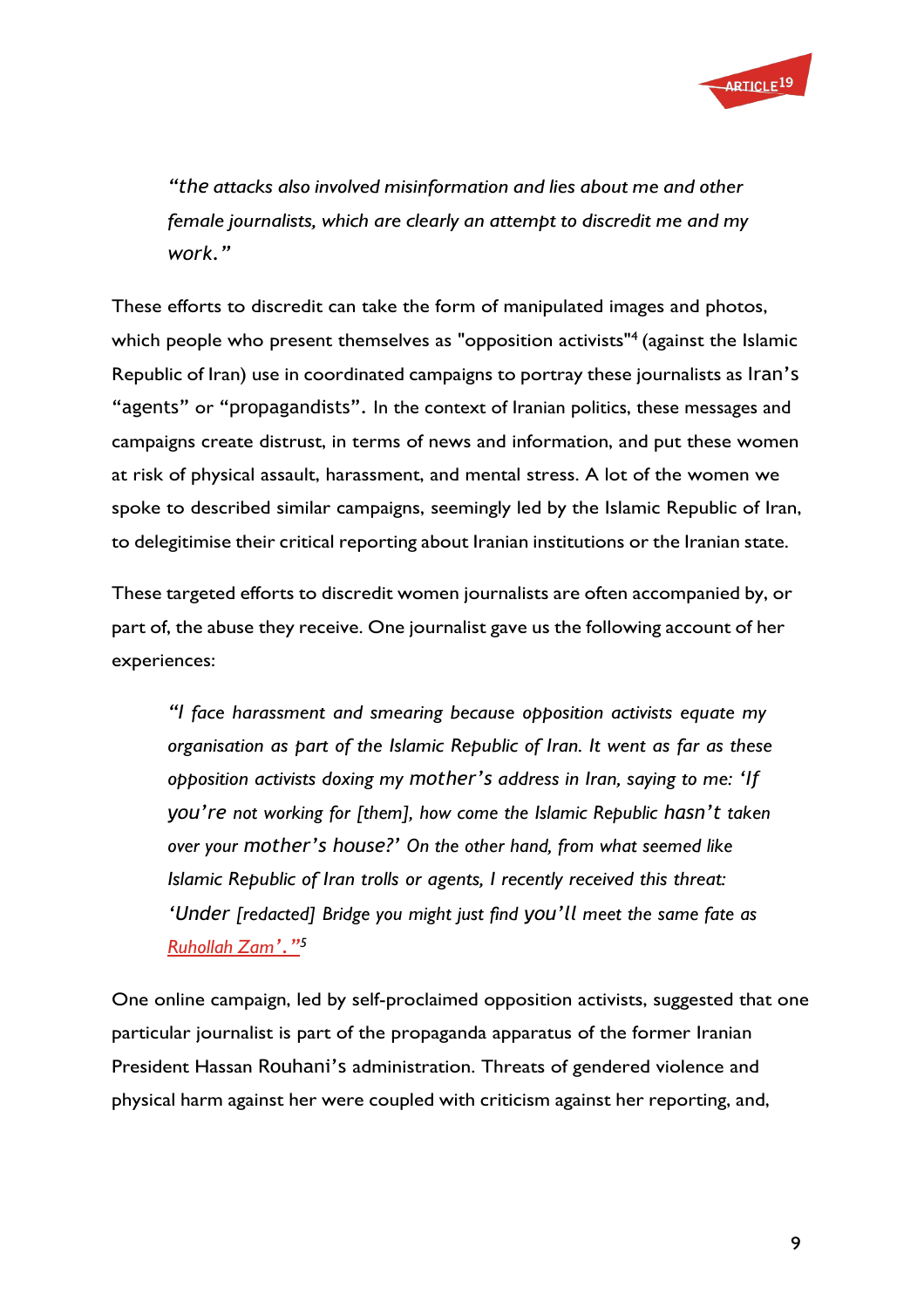

while the latter is part of public debate, it should be noted that journalists' lives and physical integrity should not be at risk as a result of their work.

The same journalist experienced coordinated online attacks a few years earlier, when she was targeted with a gendered smear campaign from elements connected to Iran's Revolutionary Guards.

#### <span id="page-9-0"></span>The source of the abuse

It is extremely difficult to identify the specific sources of online abuse and harassment against the women journalists we spoke to. The abuse tends to come in the form of messages or public posts sent from a variety of individual social-media accounts and their networks/followers. These accounts often promote particular hashtags, misinformation, and abuse targeted towards women. While the political context of Iran appears to be a contributing factor, women journalists in the diaspora who report on Iran face online harassment and abuse regardless of the issue they cover or the approach they take to reporting on various Iranian topics.

Women journalists are targeted by both those who publicly support the Islamic Republic of Iran (or its various factions) and those who identify as Iran's "opposition" (or, rather, who advocate for the downfall of the current regime). Several women diaspora journalists we interviewed questioned whether actors tied to the Islamic Republic of Iran drive some of the attacks, disguising their attacks as ["opposition"](https://twitter.com/HadiNili/status/1369665372580962305?s=20) to sow division and distrust. There is also uncertainty about the extent to which these campaigns are manipulated and coordinated as opposed to "organic" online conversations.

One journalist explained:

*"I believe regime supporters or agents could be behind some of the attacks, even behind the [hacking](https://carnegieendowment.org/2018/01/04/iran-s-internal-targets-pub-75142) attacks we face, but some in the opposition who*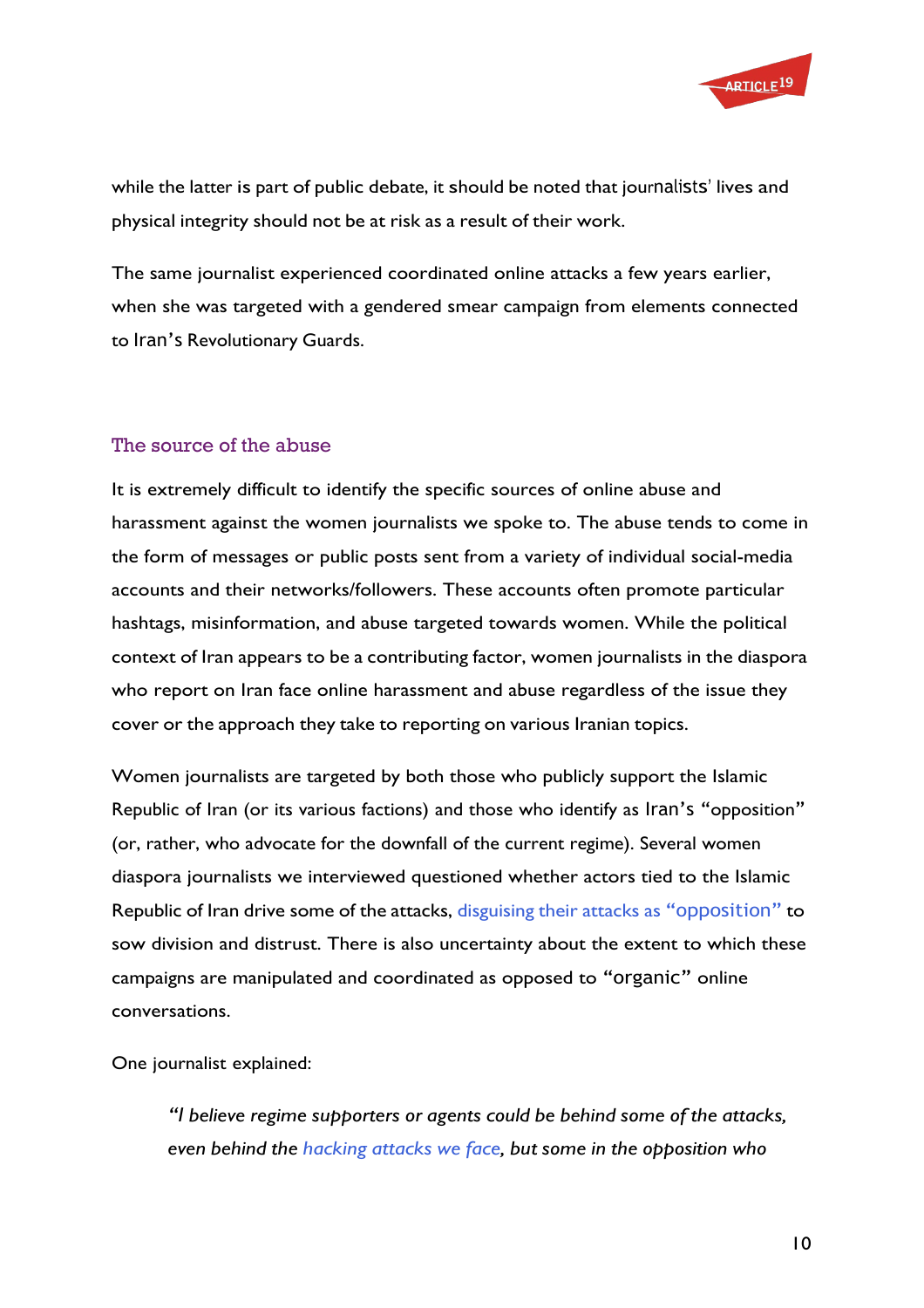

*have been pushing for a tough line against Iran appear to be involved in the increasing online harassment that female journalists have been experiencing."*

#### <span id="page-10-0"></span>The impact on women journalists

ARTICLE 19's interviews highlight that women diaspora journalists reporting on Iran are working under conditions of fear and confusion, which have a serious impact on their sense of safety, mental health, and wellbeing – and, in consequence, their ability to exercise their right to free expression.

In particular, the ambiguity and uncertainty over the identities of their attackers complicate women journalists' ability to accurately evaluate the probability of online harassment and abuse leading to physical harm. One journalist said:

*"Generally, one of the most disorienting things about the online harassment I face is confusion over who is targeting me and [therefore] how to assess the real-world threat. I'm not sure if these threats are coming from agents or trolls of the Islamic Republic or radical opposition activists who don't think I am being harsh enough on the Islamic Republic in my journalism."*

Despite the uncertainty over the identity of the attackers, it is clear that the online harassment and abuse these women journalists face is intended to intimidate them, to stigmatise Iranian woman who challenge gender stereotypes, and, ultimately, to pressure them to stop their journalistic reporting and online commentary on issues related to Iran – or more broadly.

*"It's obviously very unpleasant to come online and be called a whore for doing your job. It's clear their aim is to create fear and silence women journalists."*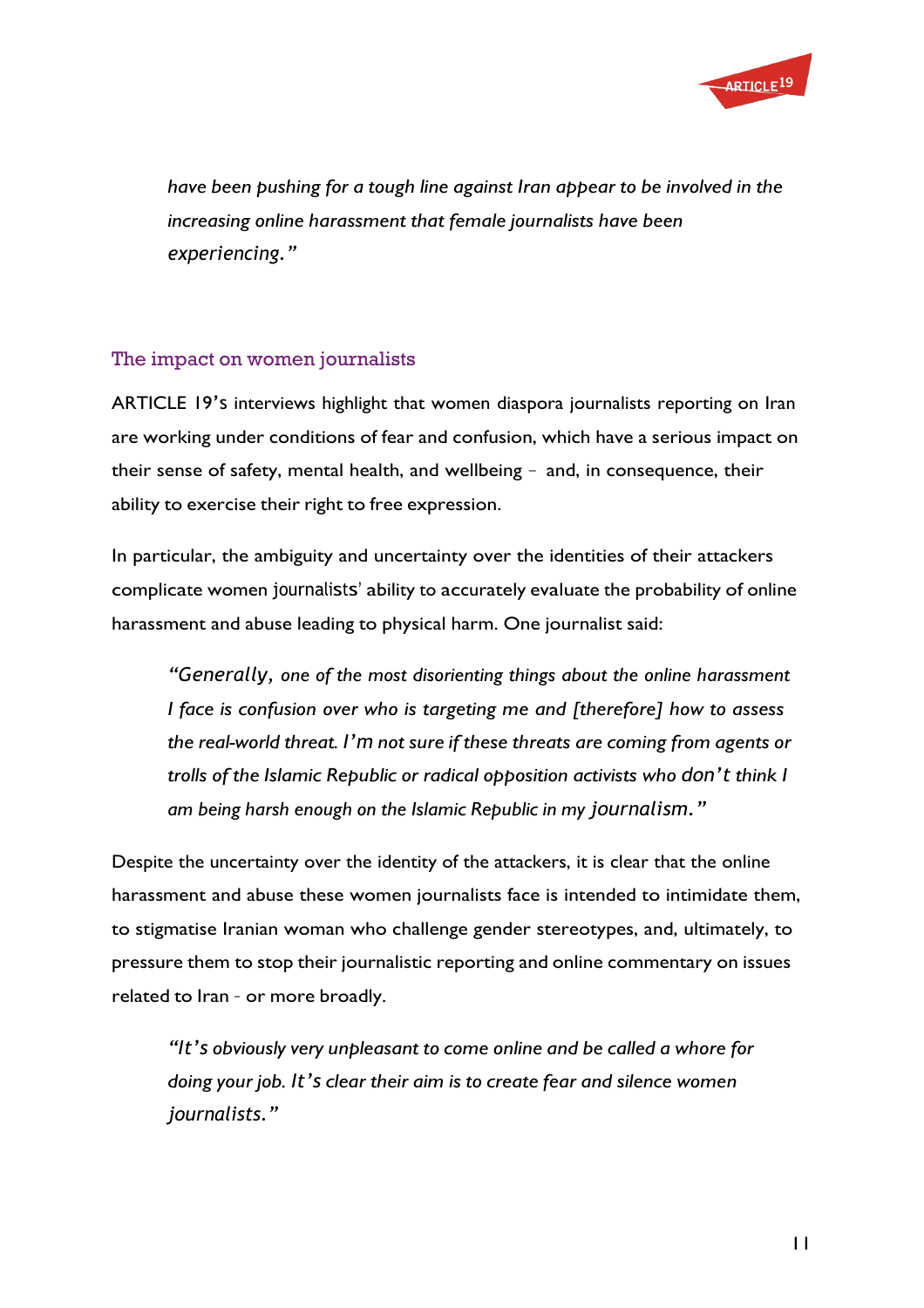

Attacks on individual women diaspora journalists also have wider implications for women, and can function as a deterrent, leading to fewer women's voices reporting on critical issues. One journalist noted she fears emerging women journalists would see her harassment online as a reason to leave the field.

Other women we interviewed also relayed these chilling effects to us. Online harassment and abuse result in self-censorship: to mitigate risks, women diaspora journalists sometimes resort to staying quiet on sensitive or controversial topics. A woman diaspora journalist at an international Persian-language media outlet told us:

*"I do consciously watch what I say online and try to avoid topics that would lead to me wasting my energy and time dealing with the gendered threats, abuse, and harassment that so many of my colleagues face."*

Some journalists transition from self-censorship to bearing online attacks as an additional burden for their reporting. One explained that she used to censor her online speech but has since stopped, as she views online harassment and abuse as inevitable. She conceded, "*of course, this does wear me out, but what is there to be done? This is a battle I have to endure."*

Permanent fear for their physical safety and that of their families has meant many of the women journalists we spoke to dedicate time to tracking and understanding the online abuse. ARTICLE 19 found that documenting the various forms of abuse and harassment is important to the majority of the women we interviewed, who see it as necessary to prevent and mitigate risks of physical harm to themselves, their loved ones, and colleagues. They described how the burden of keeping track of the attacks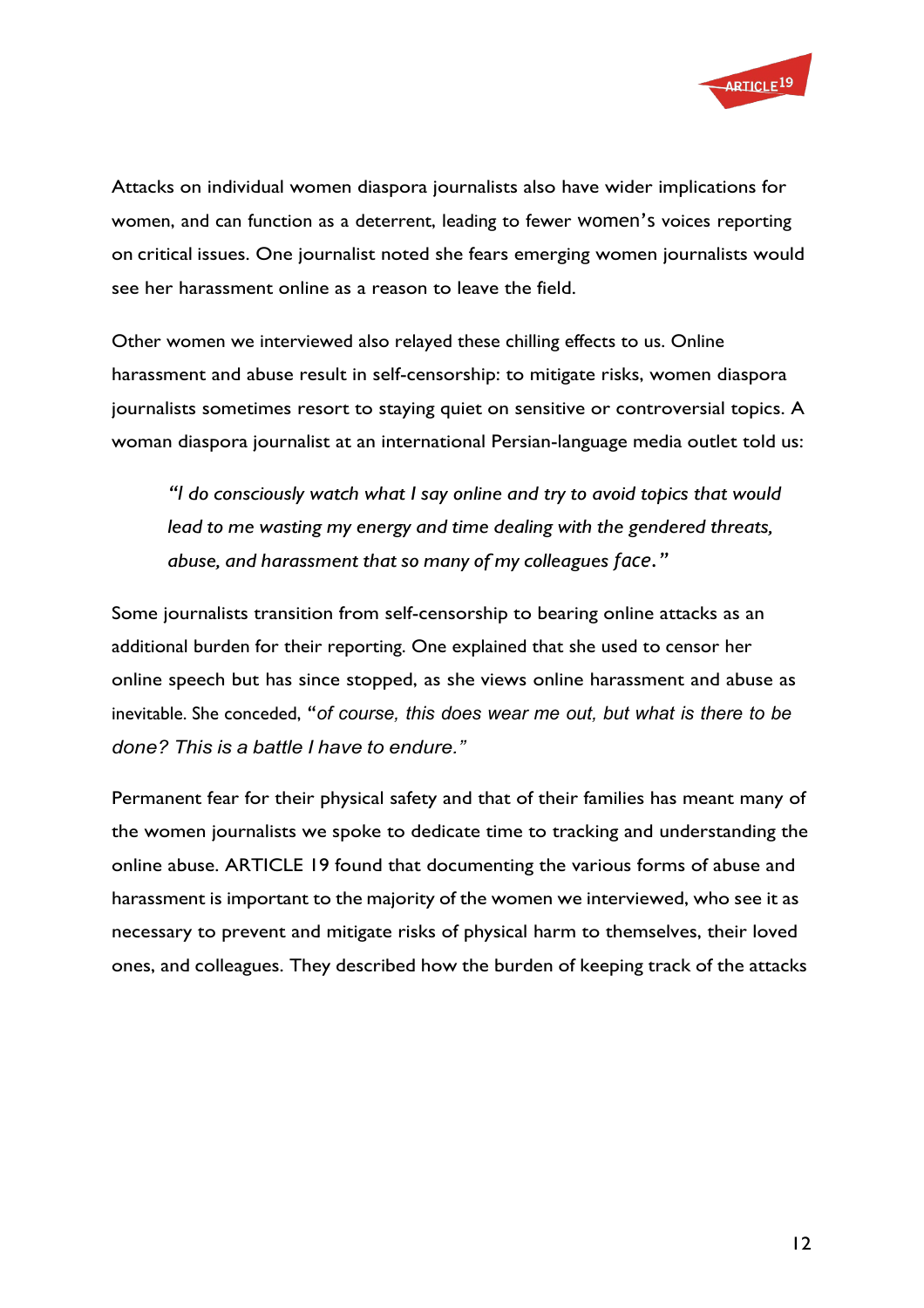

has compounded the trauma of being subject to abuse and threats, placing them in a situation where they must always revisit the experiences to document the attacks, and prove the extent of them, for the police, employers, or social-media platforms.

Further, the language and context in which the women work and receive abuse add to the challenges they face when seeking support from their newsrooms. Most of the women we spoke to said that, for their management to offer support and mitigate risks, they are often required to document and translate the threats and abuse themselves. Many told us they either avoid this process or carry it out to the detriment of their mental health.

#### <span id="page-12-0"></span>Responses from social-media platforms

While states and media houses have a crucial role to play in ensuring tailored responses to women facing online harassment and abuse, social-media companies play a key role in either supporting women facing abuse or disregarding the risks of harassment campaigns held on their platforms, depending on the tools and rules governing their platforms' content and practices – and how effectively or consistently they implement them. This is particularly important for women journalists covering Iran, as Sherif Mansour, CPJ's Middle East and North Africa Program Coordinator, points out:

*"Covering Iran, even from outside the country, can be a dangerous beat for any journalist. For women journalists in exile, the burden of fearing for their lives is amplified by smear campaigns and relentless online abuse. Protection by law enforcement and support from social media platforms are critical for them to carry out their work with any sense of safety."*

One of the biggest problems women reported was inconsistent responses from social-media companies to their reports, and having to rely on insider connections with the companies to see action.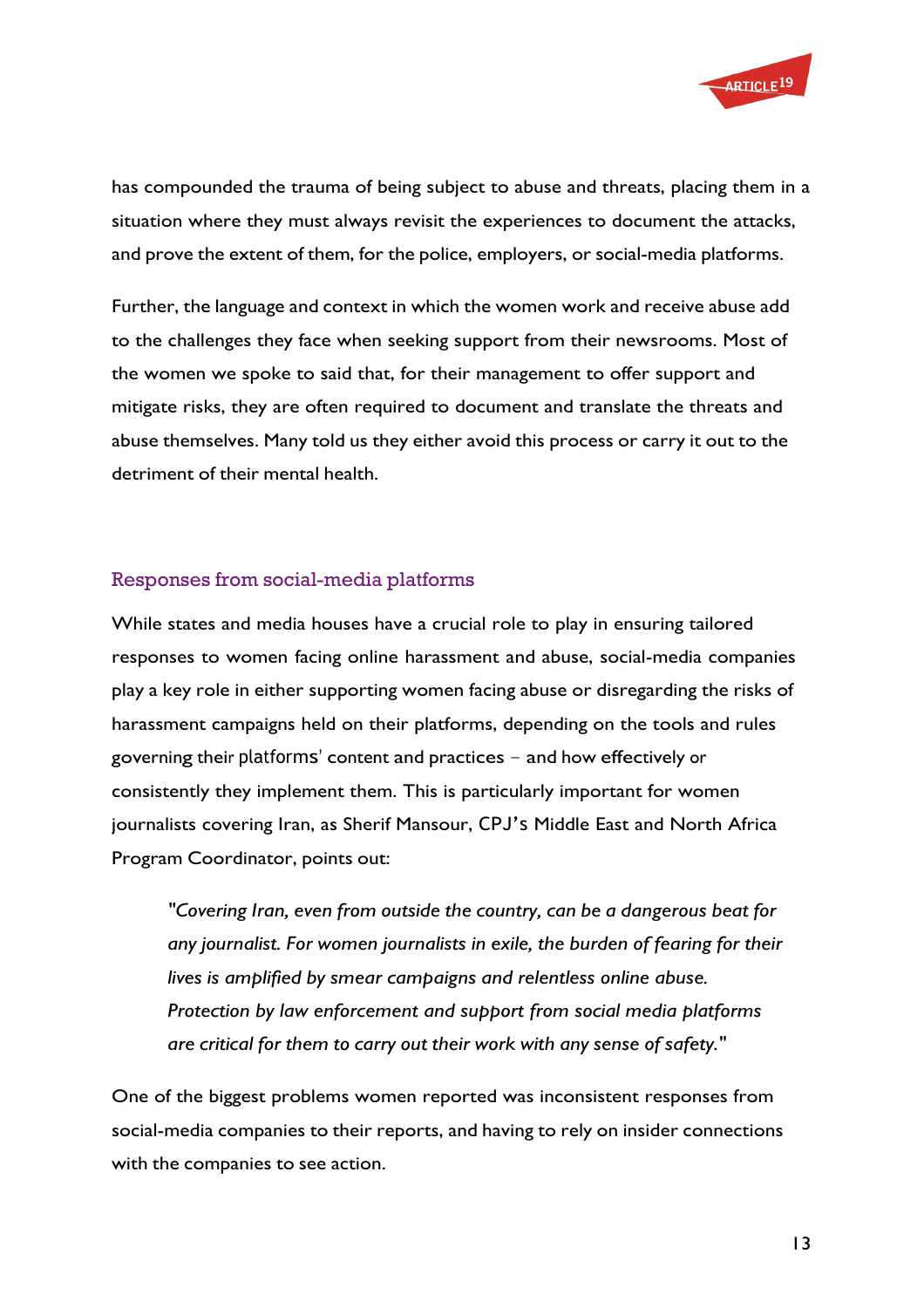

Major social-media platforms have rules and policies in place to make decisions on moderating content that may amount to different forms of online harassment and abuse against journalists, as well as mechanisms to enable users to report such content and behaviour. However, their enforcement is often slow, confusing, and difficult to access, as well as being hugely inconsistent and lacking in transparency. Difficulties in relying on companies' actions worsen when platforms do not have adequate language or contextual assessment resources to inform their decisions.

Many of the women journalists ARTICLE 19 spoke to clarified that companies seem to lack the linguistic resources to either translate or capture the context of threats and abuse they receive as a result of reporting about Iran.

Women journalists received little response from companies to the incidents of harassment they reported. In the exceptional cases where they had insider connections in the companies, and were therefore more able to attract sufficient attention to the abuse they faced, they felt the additional burden of documenting, translating, and following up with the platforms about each and every incident of abuse.

ARTICLE 19 has raised concerns about the lack of options communities have without insider company connections; often, exclusive access to effective reporting mechanisms is reserved for those whose media houses or professional networks know staff at the social-media companies directly. Further, we are concerned that companies fail to allocate sufficient resources to assessing threats, risks, and abuse in the languages and contexts in which women journalists face online harassment, particularly the Persian language.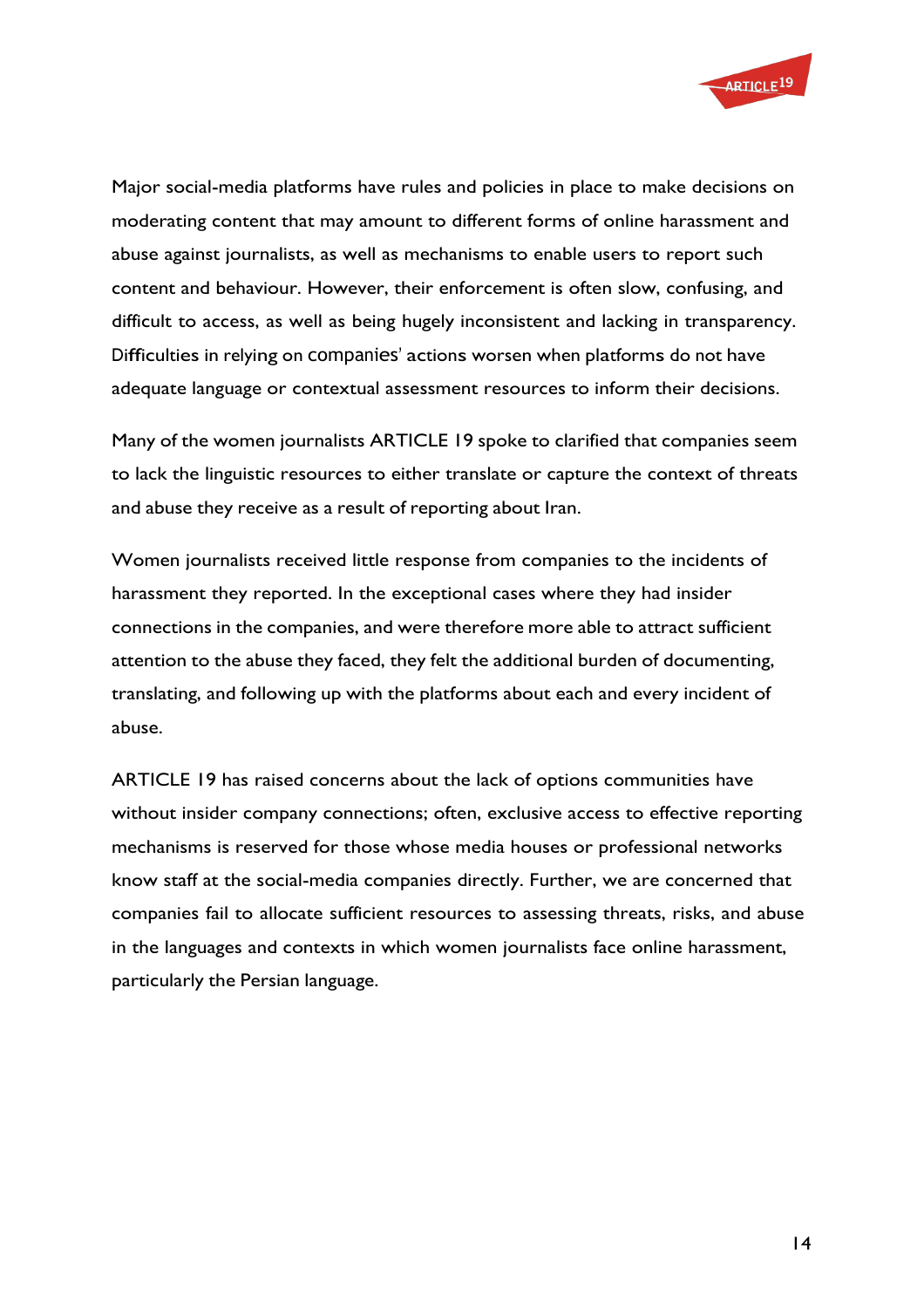

# <span id="page-14-0"></span>Why should online harassment be treated as a serious freedom-of-expression and equality concern?

#### <span id="page-14-1"></span>Converging risks

Gendered online harassment and abuse targeted at women diaspora journalists reporting on Iran compound an already difficult environment in which to carry out their journalistic work. They report on their country in Persian media abroad at the expense of not being able to return to their homes and families in Iran. The gross human-rights violations the Iranian state commits against journalists and humanrights defenders in Iran generate fear, uncertainty, and anxiety. Many wonder whether the threats they face might follow the same pattern of so many other women journalists, who experienced physical attacks after prolific online targeting, or whether Iranian authorities may target them more directly in the future. The case of online threats and harassment against Iranian-American activist and journalist Masih Alinejad [reached fever pitch in July 2021, w](https://www.article19.org/resources/iran-foiled-plot-to-kidnap-activist-a-sign-of-increasingly-brazen-transnational-repression/)hen it was revealed that the [Islamic Republic had plans to illegally kidnap and extradite her.](https://cpj.org/2021/07/us-indicts-5-iranian-nationals-over-attempted-kidnapping-of-us-based-journalist-masih-alinejad/) The cases of Iranian authorities harassing and intimidating the Iran-based [families of BBC Persian](https://cpj.org/2012/02/iran-detains-harasses-relatives-of-bbc-persian-ser/) [journalists i](https://cpj.org/2012/02/iran-detains-harasses-relatives-of-bbc-persian-ser/)n the diaspora have already been brought to the [UN Human Rights](https://www.bbc.co.uk/mediacentre/latestnews/2020/un-special-rapporteurs-bbc-persian-staff) [Council.](https://www.bbc.co.uk/mediacentre/latestnews/2020/un-special-rapporteurs-bbc-persian-staff)

In this context, threats and harassment have the potential to move offline and impact on the day-to-day safety of women journalists and their families or colleagues. Even when this is not the case, the conditions in which women diaspora journalists experience different forms of online harassment and abuse have a psychological and physical impact, which has deep ramifications for their mental health, sense of safety, and ability to conduct their journalistic work.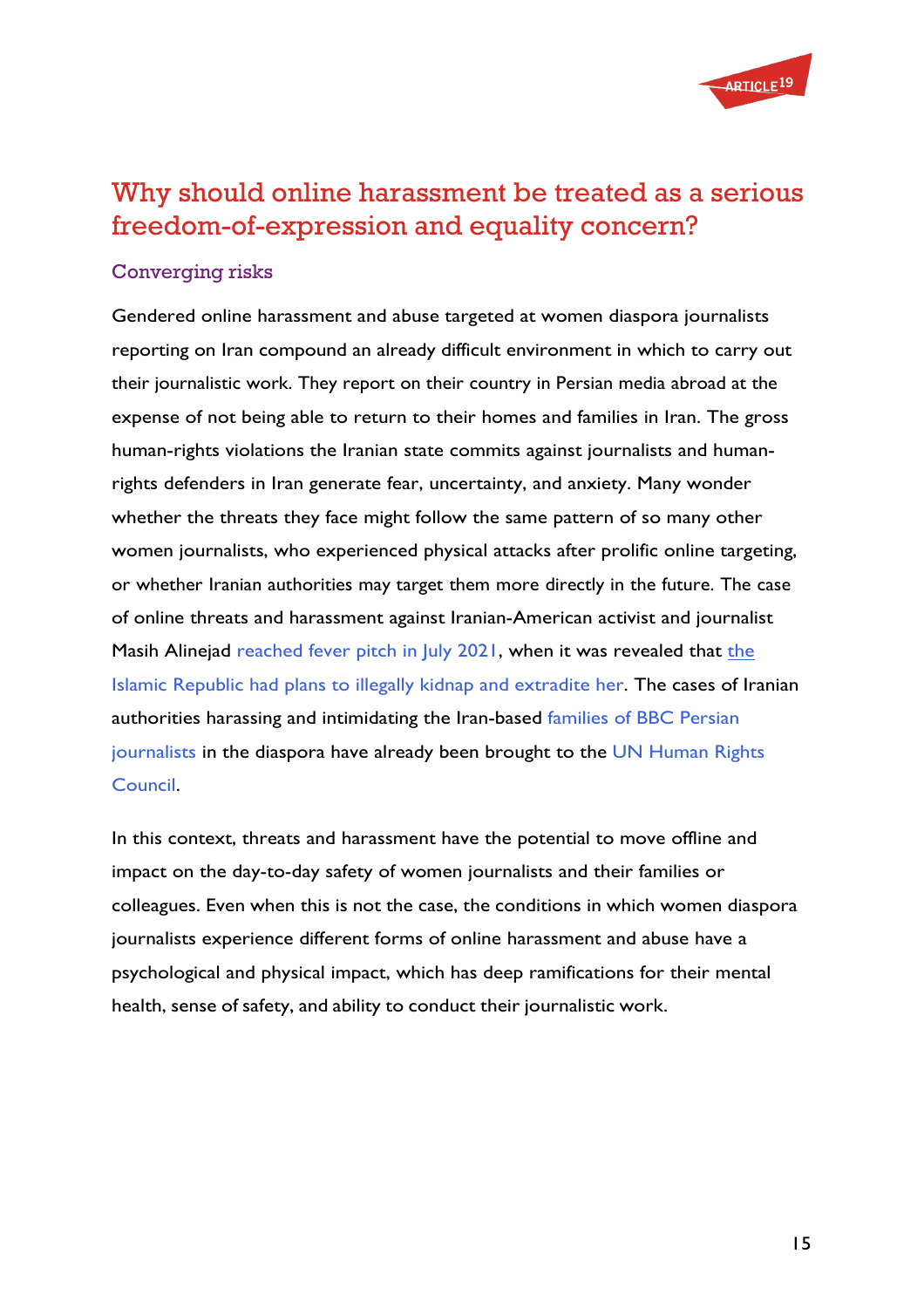

#### <span id="page-15-0"></span>Women's participation in challenging inequality

Technology has been used to silence women and lock them out of public debates through different forms of attacks. These attacks not only reinforce inequality but also have a severe impact on freedom of expression; they drive women offline, limit their journalistic reporting, and inevitably reduce their ability to challenge discrimination and inequality, including in societies where Iranian diaspora might live – even those that seem very open and inclusive.

The different manifestations of online harassment and abuse described in this report often lead to women journalists self-censoring, choosing to change their reportage topics to mitigate risk, or going offline for a period of time – all of which have a direct impact on their personal development and professional work. They can also deter other women from entering or staying in the journalistic field. All of this leads to a loss of women's voices in the media sector and the loss of the unique and valuable perspective women bring to telling stories and holding governments to account. There should not be such a high cost to women's participation in society. Women's right to freedom of expression is not enjoyed in equal conditions as a result of the proliferation, and often disregard, of these forms of online abuse.

#### <span id="page-15-1"></span>Free-speech-compliant approach to online harassment and abuse

ARTICLE 19 believes that the respect and full enjoyment of the right to freedom of expression is essential to tackle the problems resulting from the phenomenon of women journalists experiencing online harassment and abuse. Creating an environment where women can participate in online and offline debates will not only counter online harassment but also protect their freedom of expression, benefiting women and society at large.

While a broad range of terminology is used to describe different forms of discriminatory expression and other forms of complex abusive behaviour online, it is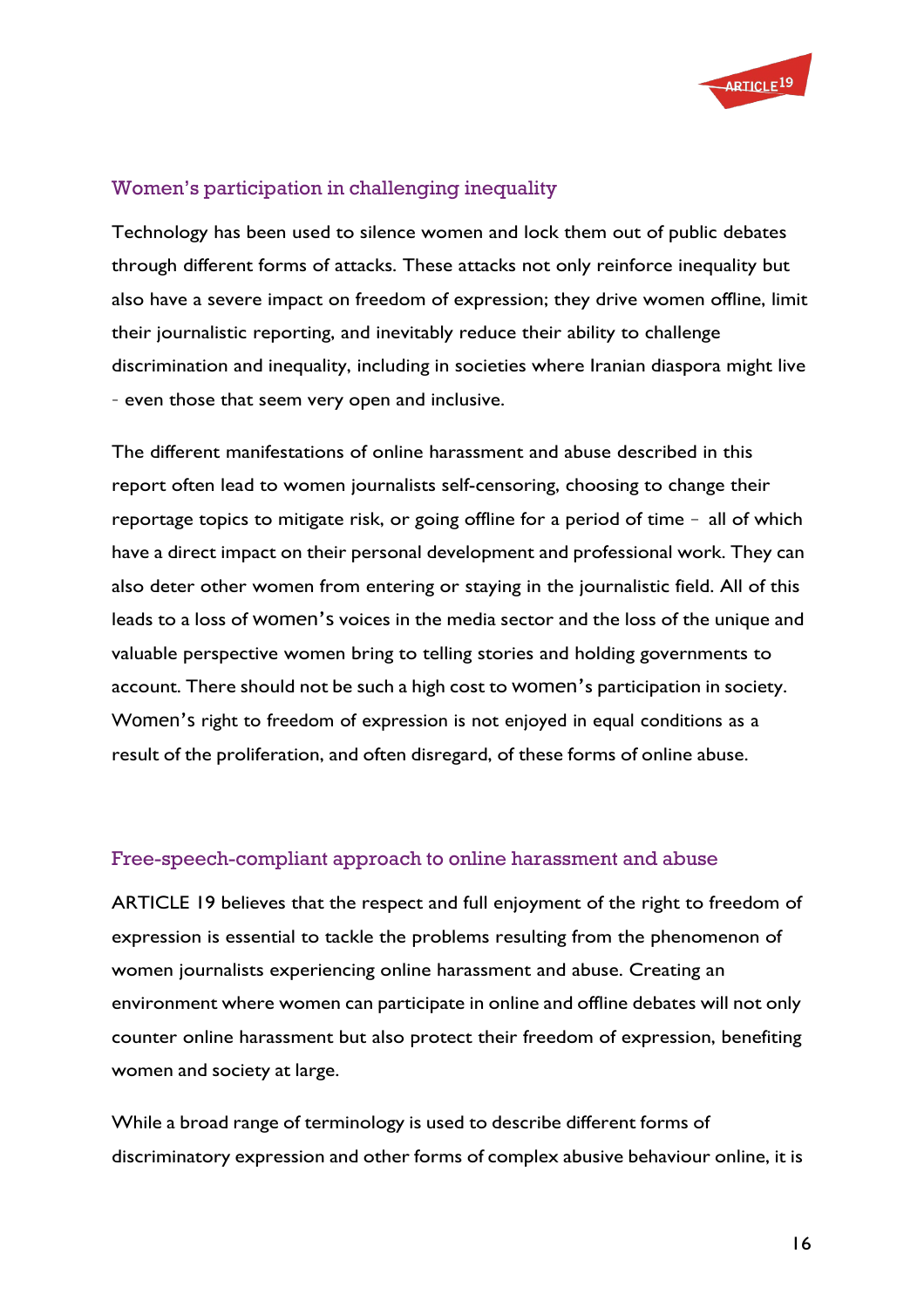

important to note that, while the characteristics and intentions of the various forms of online harassment and abuse<sup>6</sup> vary, they all constitute barriers to women's equality and impede the exercise of women's right to freedom of expression. As such, online harassment should be clearly distinguished from other forms of expression that fall under the broad scope of the right to freedom of expression, including criticism about, and unpopular opinions of, journalistic work.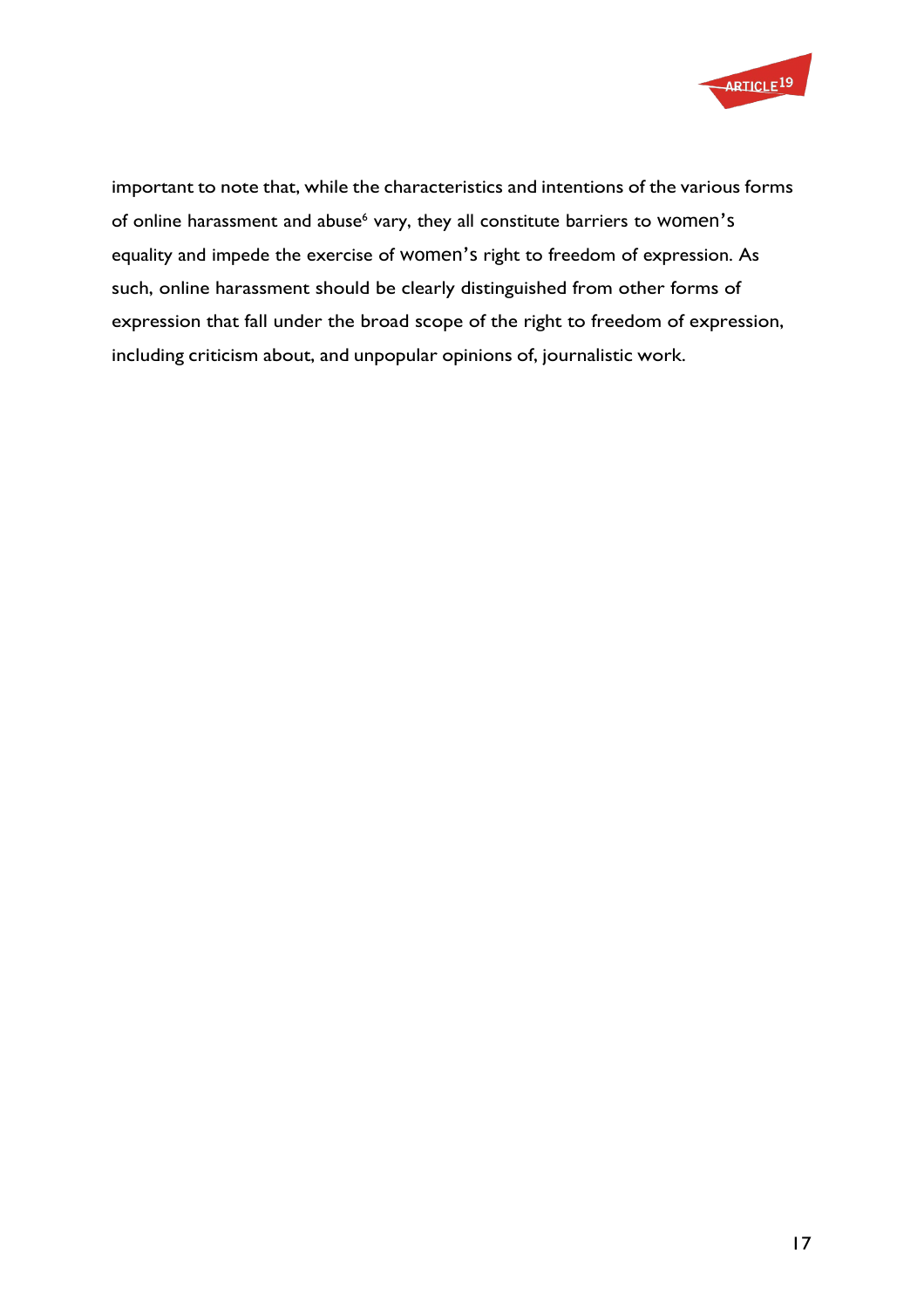

# <span id="page-17-0"></span>Role of the media in promoting gender equality

The media and journalists themselves have an important role in promoting gender equality and non-discrimination, alongside the broad protection of freedom of expression. The core values of journalism – independence, accuracy, fairness, and balance, as well as respect for privacy and minimising harm – are inscribed in international and national codes of ethics. Journalistic codes of conduct oblige journalists to be aware of the danger of discrimination, prejudices, and inequality based on – among other things – gender, and to ensure that, in their work, they do not reinforce existing social relations and the status quo, and do not perpetuate stereotypes and prejudices.

As this briefing has highlighted, journalists – and especially minority and women journalists – are under attack for their work, and such attacks must be vigorously opposed. However, it should also be recognised that genuine criticism or scrutiny of the news media or individual journalists who fail to uphold ethics and values should not be equated with attacks against the media. No publication is immune from unethical or unprofessional reporting, and the media and journalists must recognise that they have a role to play in addressing gender inequality, stigma, and prejudices, as well as online harassment and abuse against women. Media and individual journalists must also recognise that they have a moral and social responsibility to promote equality and non-discrimination.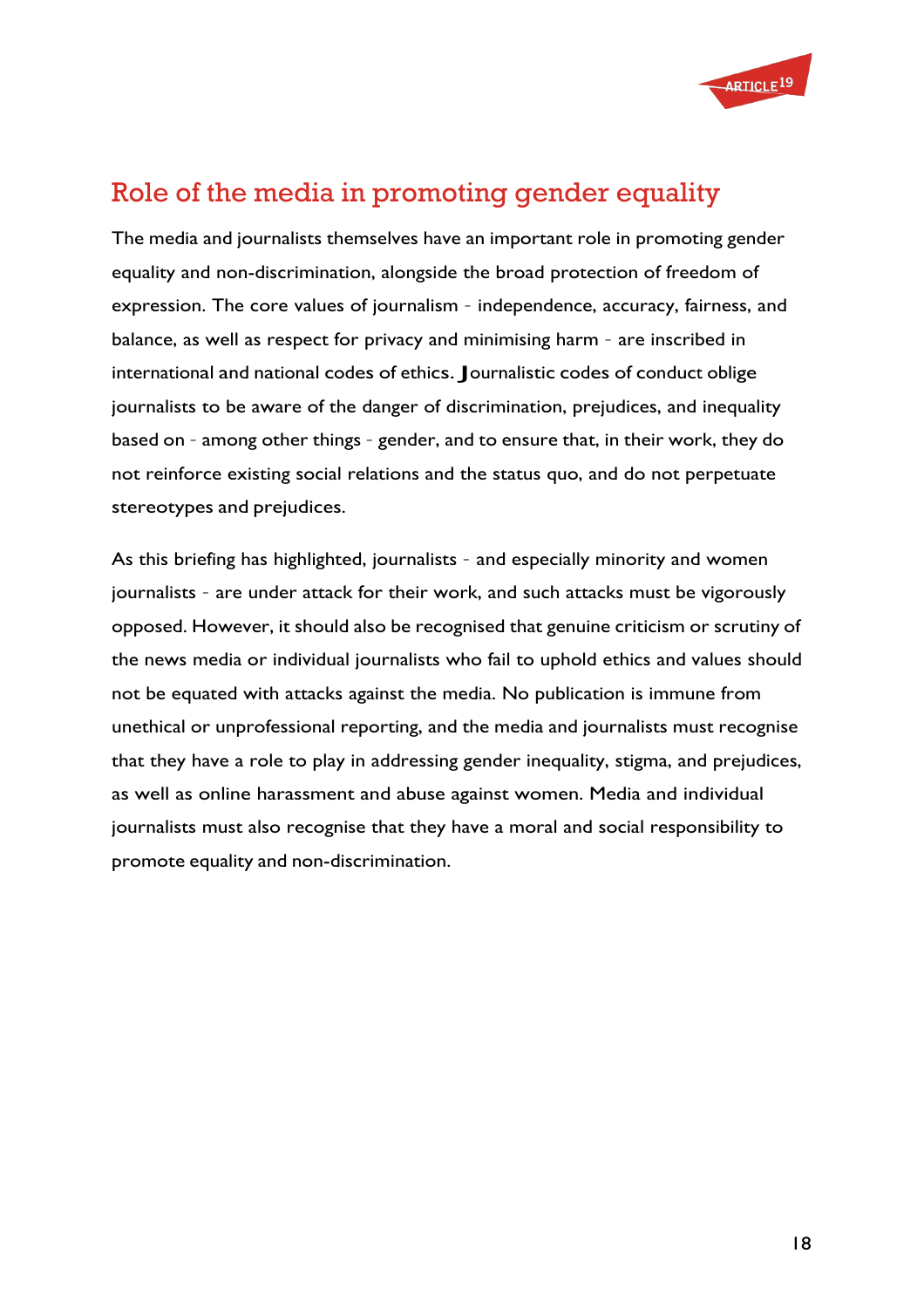

# <span id="page-18-0"></span>Recommendations

ARTICLE 19's conversations with women journalists reporting on Iran from the diaspora highlighted the severe impact of online harassment and abuse on women journalists' rights to freedom of expression and equality, as well as their wellbeing and that of their families.

Governments, social-media platforms, and media houses should take seriously the consequences of this type of abuse, and take action to address it, to protect freedom of expression and women's rights – online and offline. We therefore set out below a series of specific recommendations to these actors on how to better respond to women journalists' concerns and protect free expression.

We also reiterate our calls on the Iranian government to end its persistent efforts to silence press freedom, suppress individuals' right to express themselves online and offline, and police women's expression. The wider context of the Iranian state's repression, both within and outside its [borders,](https://www.article19.org/resources/iran-foiled-plot-to-kidnap-activist-a-sign-of-increasingly-brazen-transnational-repression/) is a major contributing factor to the risks faced by women journalists reporting on Iran.

#### <span id="page-18-1"></span>Recommendations to social-media platforms

- Provide clearer guidance about and ensure timely and consistent application of – their policies on harassment and abusive content, and any other rules that apply to the different forms of online harassment and abuse that women diaspora journalists face.
- Develop specific sections of their content rules dedicated to this issue, explaining what rules are applied, and conduct gender impact assessments in the development of their content rules and policies on implementation to ensure they are responding appropriately and consistently to abuse.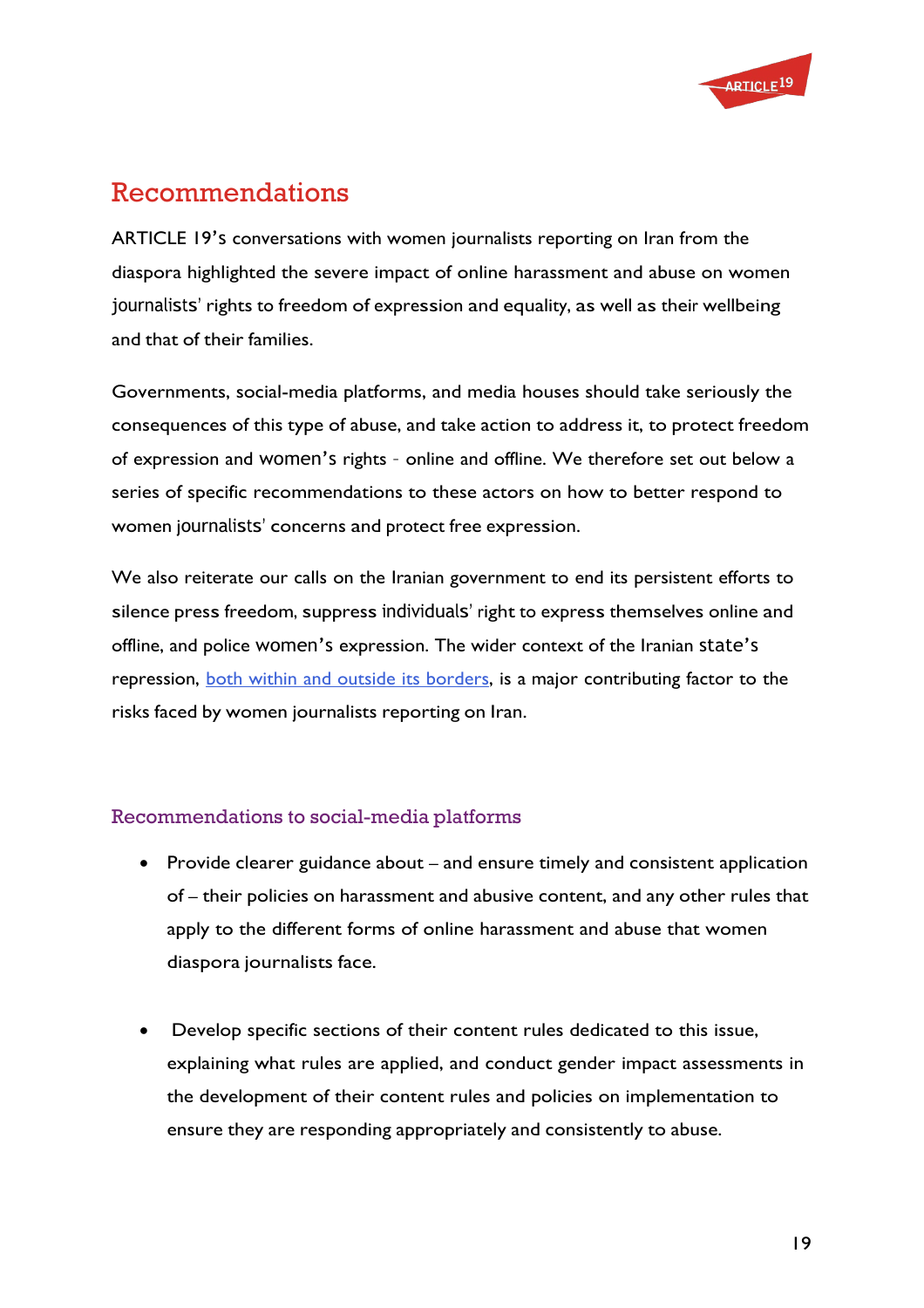

- Allocate sufficient resources to assess, moderate, and respond to threats, harassment, and other forms of abuse in the local languages of Iran, and in contexts where women journalists face disproportionate online harassment as a result of their journalistic activities, including by hiring more linguistic and cultural-dialect experts to review reports, and escalating circumstances that may put women's journalists' lives at risk. Given that algorithms currently have very limited ability to assess context, they should, at the very least, ensure human review of content flagged as harmful, such as the various forms of harassment and abuse.
- Improve transparency reporting, including publishing detailed information, consistent with the Santa Clara Principles, about gender-based harassment and abuse. This should not be limited to statistical information regarding removal of content but should also include data about the number of appeals processed, and their outcomes.
- Provide detailed information on how content rules are applied in practice, in particular with regard to handling gender-based harassment and abuse. This should include providing case studies or more detailed examples of the way in which they apply their policies to gender-based harassment and abuse.
- Work closely with women journalists and civil-society groups to develop solutions to gender-based harassment and abuse, support journalism initiatives that promote gender inclusion, and support efforts to counter narratives against gender equality.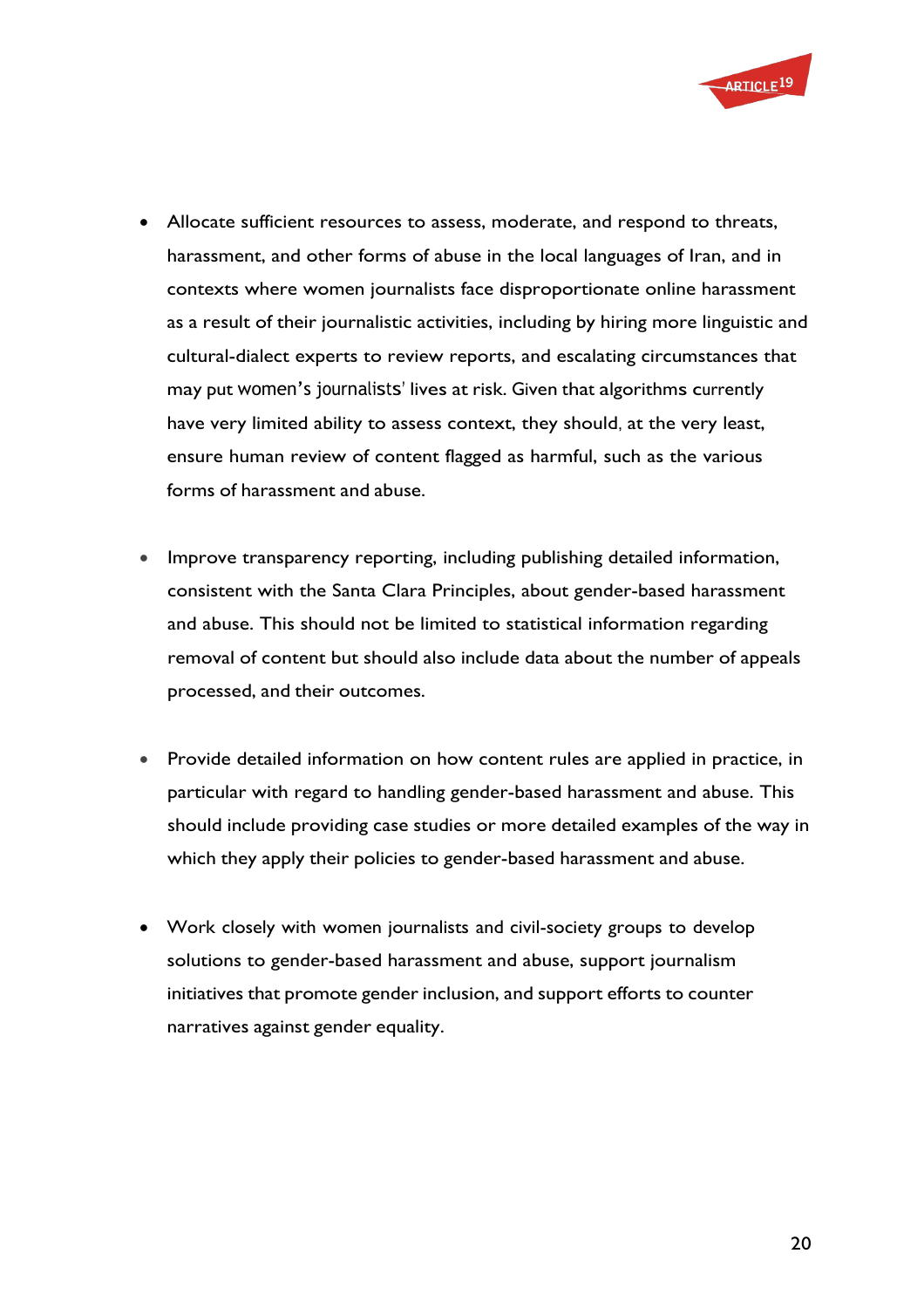

#### <span id="page-20-0"></span>Recommendations to governments

Under international human-rights law, states must ensure all women fully enjoy both the right to freedom of expression and the right to equality.

ARTICLE 19 calls in particular on governments – including the United States, Canada, and European Union countries, as well as other countries where Iranian diaspora journalists are reporting from – to take specific measures to support them and tackle online abuse and harassment, including by:

- Publicly, unequivocally and systematically condemning all attacks against journalists, including online harassment and abuse against women journalists.
- Recognising that online gender-based harassment and abuse against women journalists in the Iranian diaspora who are targeted for exercising journalism activities is a serious problem, and adopt integrated prevention, monitoring, and response mechanisms, including in public policy.
- In cases where online gender-based harassment and abuse reach the level of severity prohibited under criminal law, governments must ensure a prompt, expeditious, thorough, diligent, and comprehensive investigation is carried out, and that perpetrators are held accountable. To enable this, states should ensure that relevant laws are comprehensive, and train law-enforcement actors on states' international legal obligations and commitments on the safety of journalists.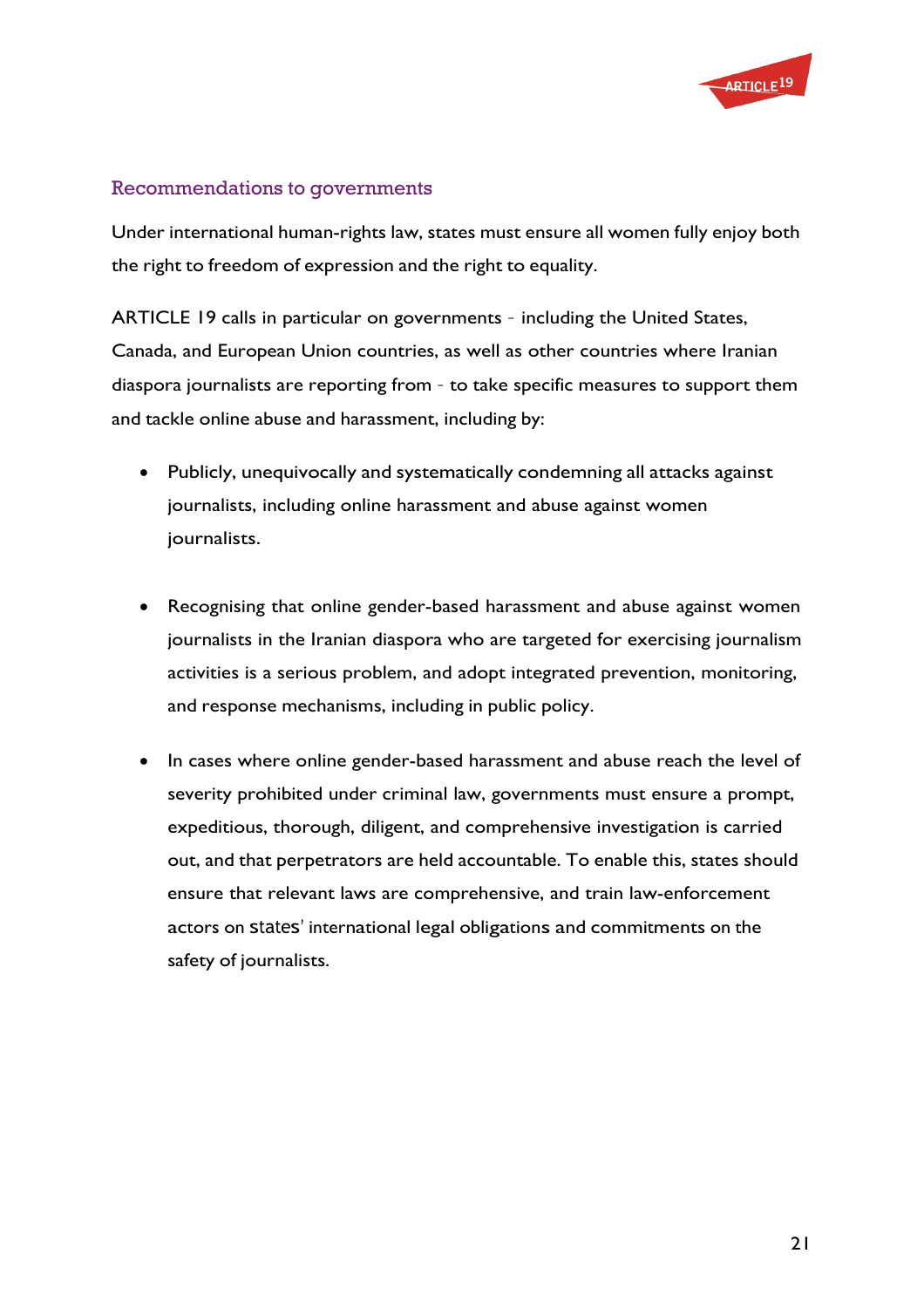

#### <span id="page-21-0"></span>Recommendations to media organisations

Media houses should make all possible and available efforts to support women journalists facing online harassment and abuse as a result of their journalistic work. They play a part in challenging gender inequality in the media ecosystem. Therefore, they should:

- Develop and implement clear guidelines and protocols on preventing and addressing online harassment and abuse against women journalists, including clear reporting mechanisms, security protocols and training, and access to legal and/or psychosocial support. When language represents an obstacle to providing adequate and timely support, additional assistance should be provided for translation and documentation. These measures should be discussed and agreed together with the women journalists facing harassment and abuse, to decide what is more efficient and effective for the purposes of preventing and responding to the attacks.
- Monitor and document online abuse and harassment of women journalists employed by or working with them to ensure collection of data on this type of abuse, in compliance with privacy and data-protection standards, which enables preventative measures. Media organisations' measures should avoid placing the full burden and unnecessary additional distress of documenting harassment and abuse onto women journalists.
- Seek to promote media diversity and inclusive approaches to the responses they design to confront and prevent online harassment and abuse by recognising and considering the racial, cultural, migratory, or any other background of women journalists in the design of these measures, in the support team, in news, and in interviews; acknowledging the active role women play in political, economic, social, and cultural life in coverage;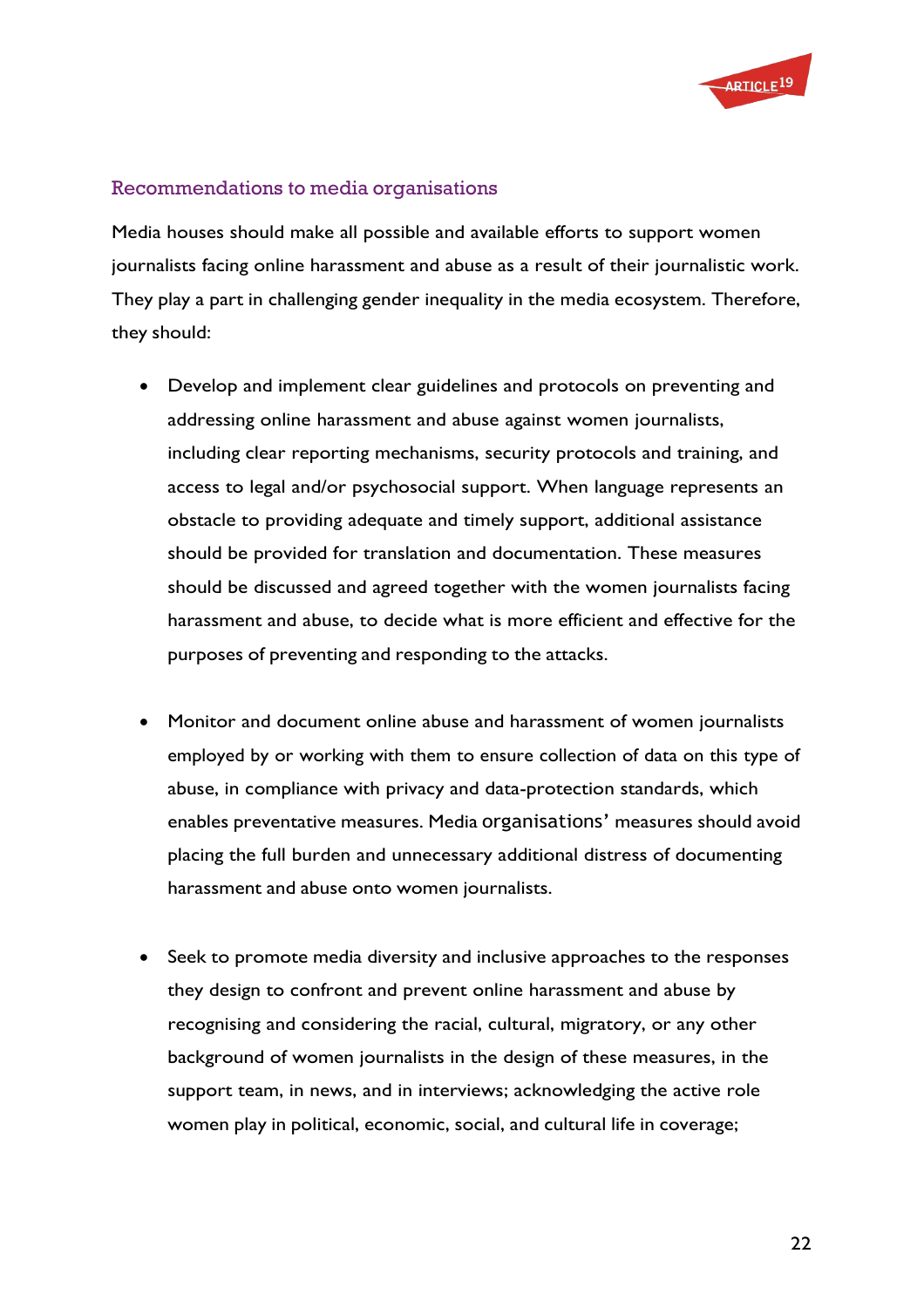

addressing gender bias and stereotypes in reporting; and hiring women journalists to ensure women's perspectives are reflected in news reporting.

• Ensure diversity and non-discrimination pervade all aspects of reporting, from the coverage of individual journalists to the fact-checkers the organisation employs, in line with the core values of journalism.